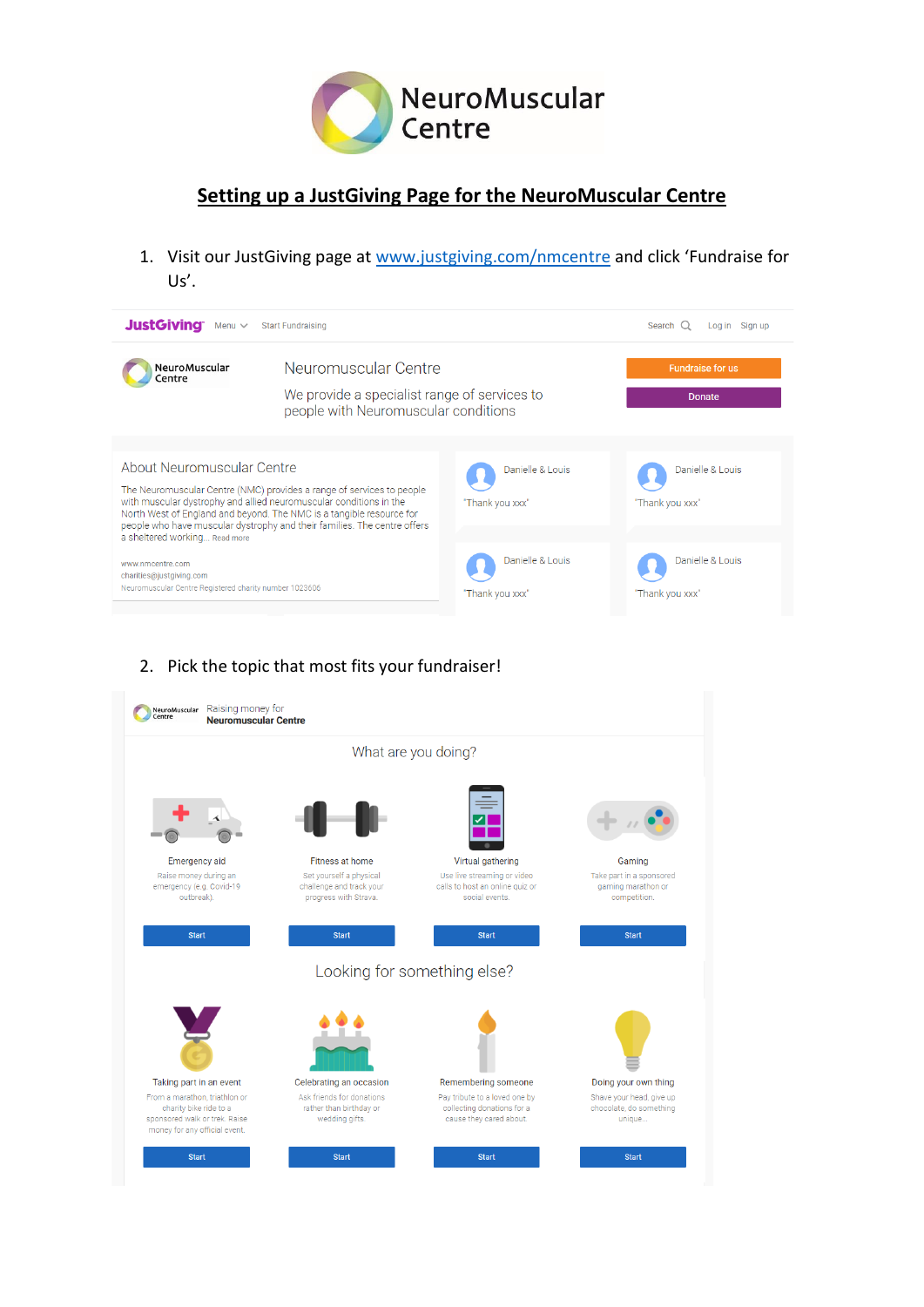3. Select an event from the dropdown menu or input your own, then set your fundraising page address – this automatically defaults as your first & last name, but you can edit if you like!

## **Top tip – make sure to allow your page to claim Gift Aid!**

If your donors are UK taxpayers, they can increase their donation by an extra 25p per £1 they donate, at no extra cost to them!

| You're raising money for                               |  |
|--------------------------------------------------------|--|
| NeuroMuscular<br><b>Neuromuscular Centre</b><br>Centre |  |
|                                                        |  |
| Tell us about your event<br>Event type                 |  |
|                                                        |  |
| something else                                         |  |
| <b>Event name</b>                                      |  |
| John Smith's Fundraiser for the NMC!                   |  |
| Event date (optional)                                  |  |
| dd/mm/yyyy                                             |  |
| I'm doing this in memory of someone                    |  |
| Choose your fundraising page web address               |  |
| John-Smith1234                                         |  |
| www.justgiving.com/fundraising/John-Smith1234          |  |
| This web address is available                          |  |
|                                                        |  |

- You're not asking for donations in exchange for goods, services or other benefits;
- and • Your charity isn't contributing to the cost of your fundraising.
- ◯ Yes, my page can claim GiftAid
- ◯ No, my page isn't eligible

Learn more about Gift Aid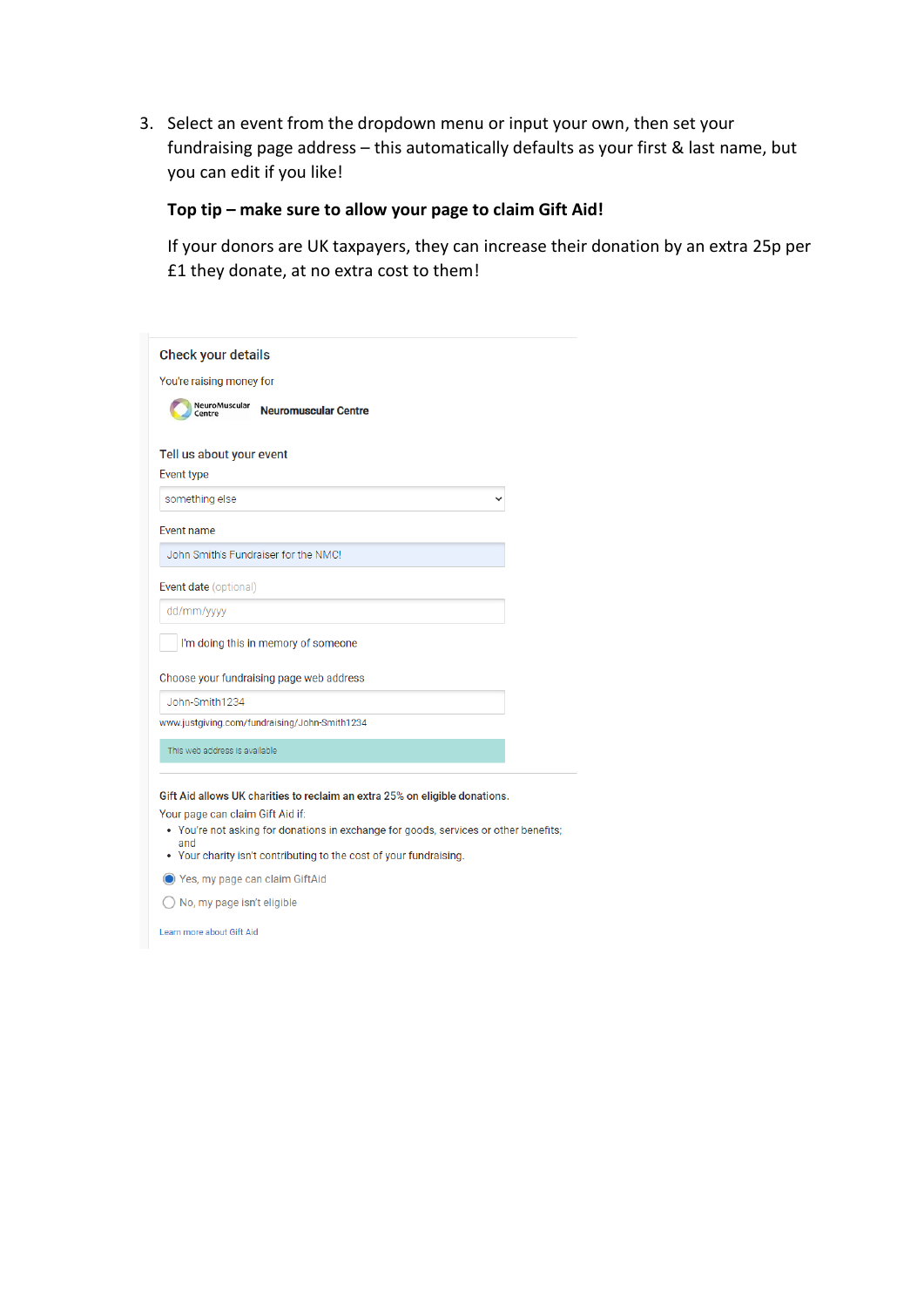4. Once you've selected 'Create your page', you will be taken to your new JustGiving page for the NMC.

Here you can click 'edit your page', which will take you through to edit your page title, add photos, add in a fundraising target, give a page summary, and add in a story about why you're fundraising.

#### **Top tip – add a story, people will give more if they know why you care!**

| Page title                                                                                                                                                                                                                                                                                                                          |  |  |  |  |
|-------------------------------------------------------------------------------------------------------------------------------------------------------------------------------------------------------------------------------------------------------------------------------------------------------------------------------------|--|--|--|--|
| John Smith's Fundraiser for the NMC!                                                                                                                                                                                                                                                                                                |  |  |  |  |
| <b>Save title</b>                                                                                                                                                                                                                                                                                                                   |  |  |  |  |
| <b>Fundraising target</b>                                                                                                                                                                                                                                                                                                           |  |  |  |  |
| GBP<br>0.00                                                                                                                                                                                                                                                                                                                         |  |  |  |  |
| Save target                                                                                                                                                                                                                                                                                                                         |  |  |  |  |
| Page summary                                                                                                                                                                                                                                                                                                                        |  |  |  |  |
| I am                                                                                                                                                                                                                                                                                                                                |  |  |  |  |
| for Neuromuscular Centre                                                                                                                                                                                                                                                                                                            |  |  |  |  |
| because                                                                                                                                                                                                                                                                                                                             |  |  |  |  |
| <b>Save summary</b>                                                                                                                                                                                                                                                                                                                 |  |  |  |  |
| Your story                                                                                                                                                                                                                                                                                                                          |  |  |  |  |
| B<br>U<br>$\equiv$<br>這<br>T                                                                                                                                                                                                                                                                                                        |  |  |  |  |
| Thanks for taking the time to visit my JustGiving page.                                                                                                                                                                                                                                                                             |  |  |  |  |
| Donating through JustGiving is simple, fast and totally secure. Your<br>details are safe with JustGiving - they'll never sell them on or send<br>unwanted emails. Once you donate, they'll send your money directly to<br>the charity. So it's the most efficient way to donate - saving time and<br>cutting costs for the charity. |  |  |  |  |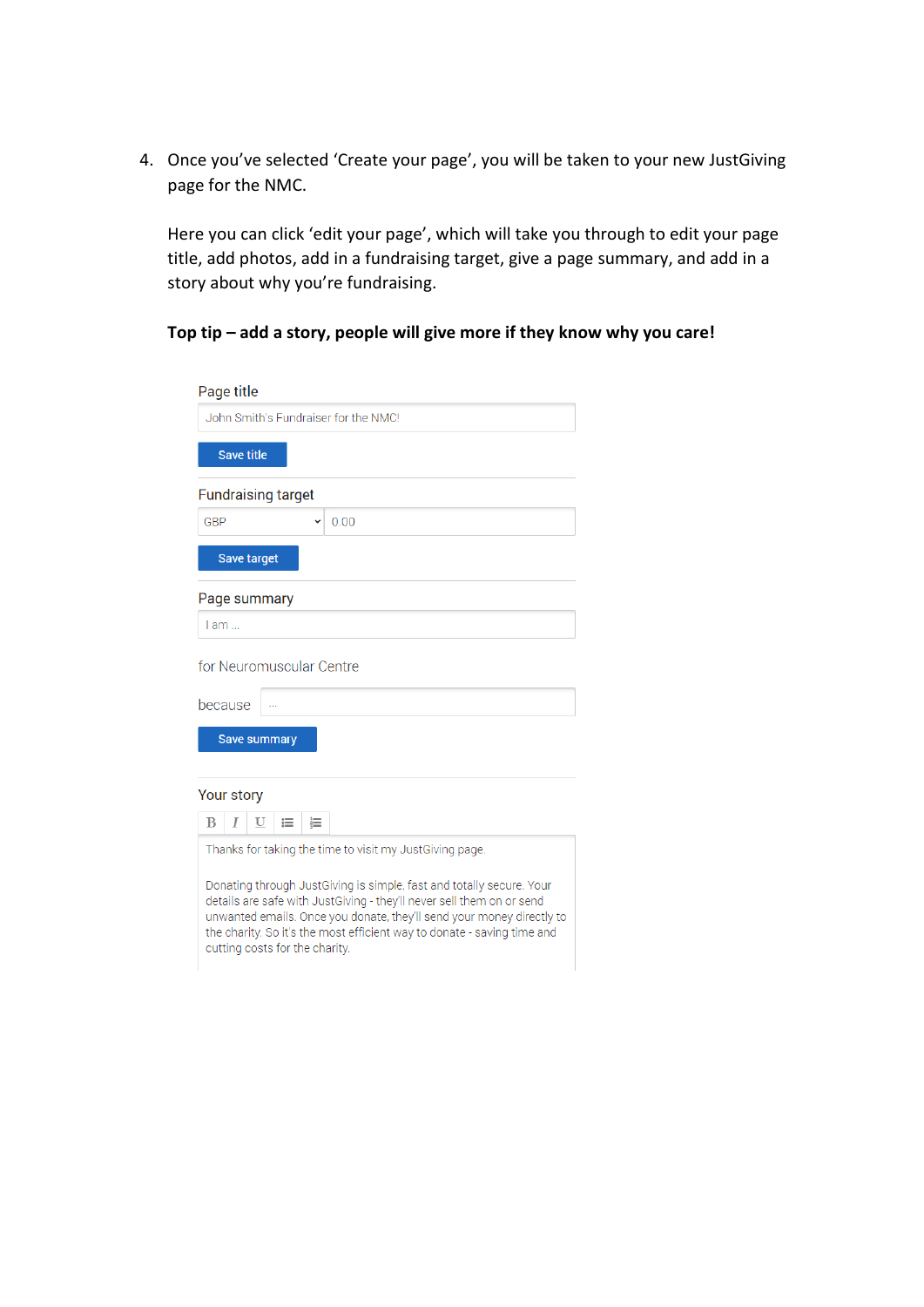5. On page settings you can edit the closing date for your JustGiving page. This automatically sets to a date a few years away when it's set up – unless linked to a specific event – but you can edit this too.

You can also add in a thank you message, which will be sent automatically to your donors – they love receiving these!

| Page settings |                                                                                                                                                                                 |  |  |
|---------------|---------------------------------------------------------------------------------------------------------------------------------------------------------------------------------|--|--|
|               | <b>Extend your page</b><br>Your page will stop taking donations on 05 February 2023                                                                                             |  |  |
|               | 5<br>February<br>$2023 \times$<br>v<br>v                                                                                                                                        |  |  |
|               | Save date                                                                                                                                                                       |  |  |
|               | Thank you message<br>It's a really good idea to personalise this thank-you message, which is sent automatically to<br>anyone who makes a donation through your JustGiving page. |  |  |
|               | Thank you very much for your donation. It really means a lot to me and<br>to Neuromuscular Centre.                                                                              |  |  |
|               | John Smith                                                                                                                                                                      |  |  |
|               |                                                                                                                                                                                 |  |  |
|               |                                                                                                                                                                                 |  |  |
|               | Save message                                                                                                                                                                    |  |  |

6. Get sharing your page! JustGiving is really easy to share on social media, emails, text, you name it!